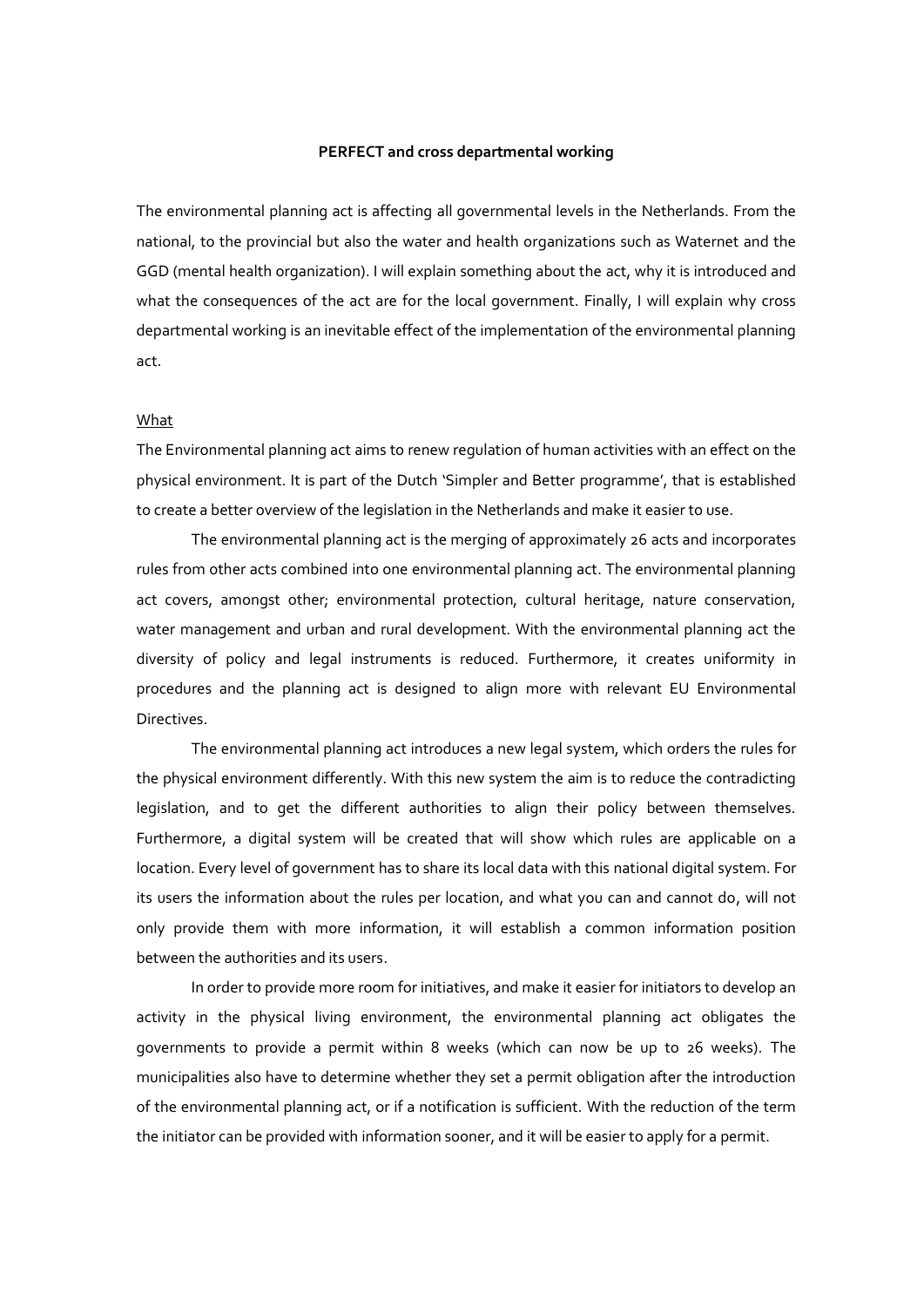The planned date that the environmental planning act will be in effect is now set on January  $1^{st}$  2021. However, the authorities will get a transition period of 8 years until 2029 before the environmental planning act will have to be implemented completely.

# Why

The coming of the environmental planning act finds it ground in the economic crisis in the Netherlands from 2009/2010. Due to the high number of legislations, difficult procedures and different authorizations, it was very difficult to launch an initiative in the physical living environment. Many initiatives died in its infancy, or were established with the help of an attorney. During the economic crisis this was a huge problem, as developments in the physical living environment laid still. Although we are no longer in a crisis, it is still not easy to get a permit for simple things such as the placing of a dormer or the expanding of a house. Therefore it is often up to the authorities to launch an initiative, or nothing happens at all.

The society is changing, and in recent years civilians became used to being more and more proactive. Almost everything can be arranged with the help of the internet, and companies are giving its users more responsibility by let them arrange things where the company is the facilitator. The basis of the environmental planning act is that it is the ground for less rules and more trust in the people who use those rules. The municipality can take the role of facilitator if citizens initiate developments themselves.

The environmental planning act demands a lager role for civilians by means of participation. Authorities have to consult civilians earlier in the planning process, and civilians are responsible for participation and creating support if they want to launch an initiative in the physical environment. The act does not prescribe how this participation process should be executed; therefore the municipalities and other governmental levels have to arrange this themselves. This will mean that after 2021 the authorities have to ask themselves per initiative what role they want to take, and if, and in what form, they would like to involve civilians. The authorities will sometimes be more of a facilitator that supports initiatives, but can also be initiator that is informing the civilians. Examples can be the self construction of a house, where the municipality is facilitating with advice and helps with the connection to the sewer and electricity. On the other hand there is for example the creating of a new subway line where the municipal only informs its citizensk, and does not actively involve them in the process.

Aside from the benefits for the users of the physical living environment, the new act will introduce several ground for flexibility for the municipalities, so that solutions can be tailored to specific situations. This gives local government the possibility to deviate from national legislation, and set heavier rules for example air quality or smell load. Although the Netherlands is not a very large country, the local challenges are very diverse. As the rural areas are coping, for example, with